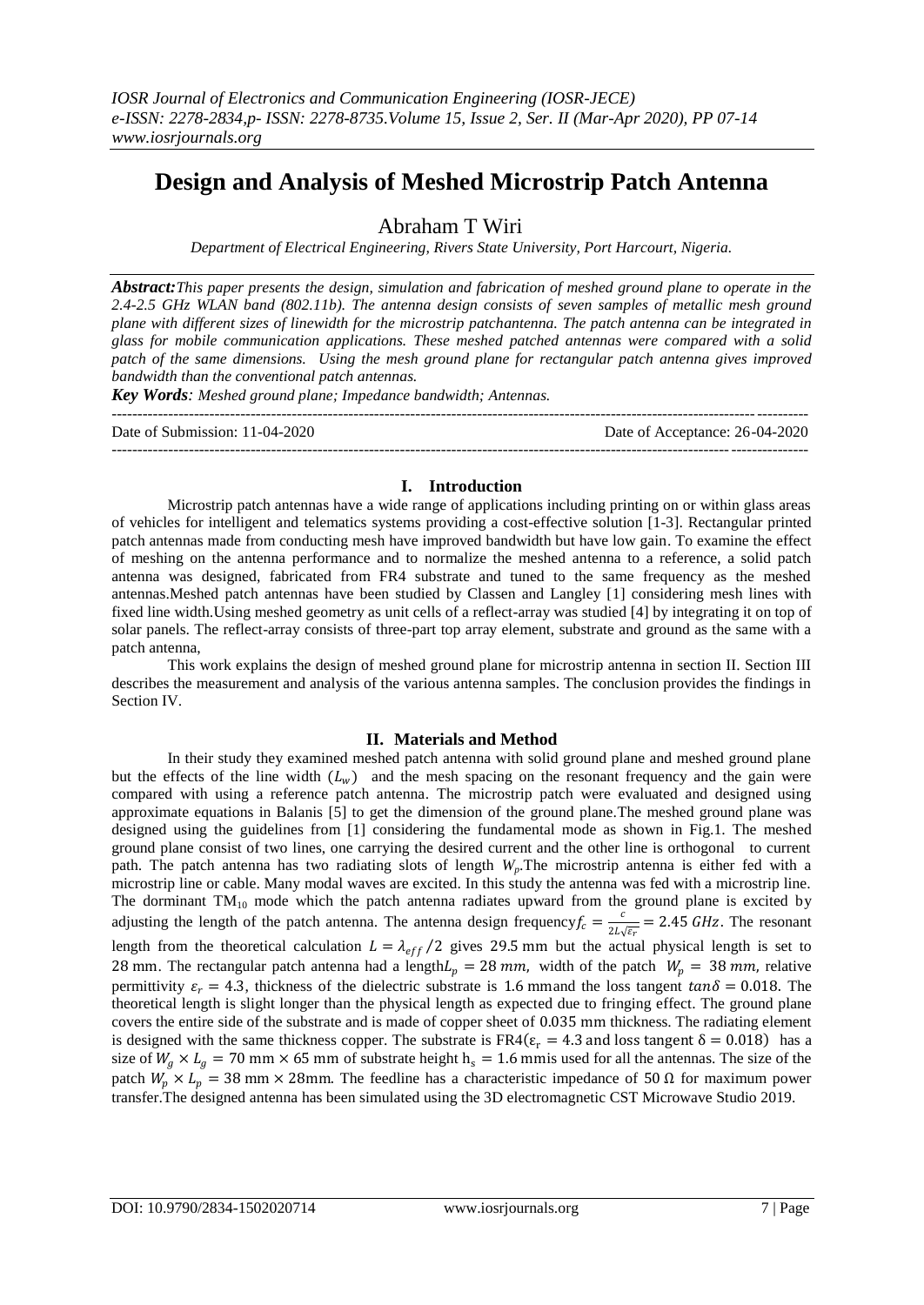

Figure 1 Meshed ground plane elements

#### **III. Experimental Study and Results A. Simulated and measured resultof meshed patch antenna**

The resonant frequency and reflection coefficient of all the designed samples of antennas were measured using a 37397D Vector Network Analyser at the Loughborough University UK, to verify the theoretical analysis, The simulated and the measured  $S_{11}$  of the antenna sample is shown in Fig.2. The measured result  $S_{11}$ −11.87dB at 2.45 GHz with bandwidth of 70 MHz compared with the simulation  $S_{11}$  of −13.87dB at 2.45 GHz and −10 dB bandwidth of 64 MHz.



**Figure 2** The reflection coefficient of Antenna design A with solid ground plane.

## B. **Meshed ground plane**

Table 1 shows the parameters of four simulated solid patch antennas with meshed ground planes.  $N_H$ and  $N_V$  are the number of horizontal and vertical lines of the meshed ground plane. The horizontal lines are perpendicular to the resonant length of the patch. The number of horizontal lines is 14 and number of vertical lines is 15 for all the antenna referred to as antenna design  $A - E$ . Line width,  $L_w$ , is 0.2 mm and thickness of copper layer is 0.035 mm. These antennas were excited by a 50  $\Omega$  microstrip line in CST Microwave Studio.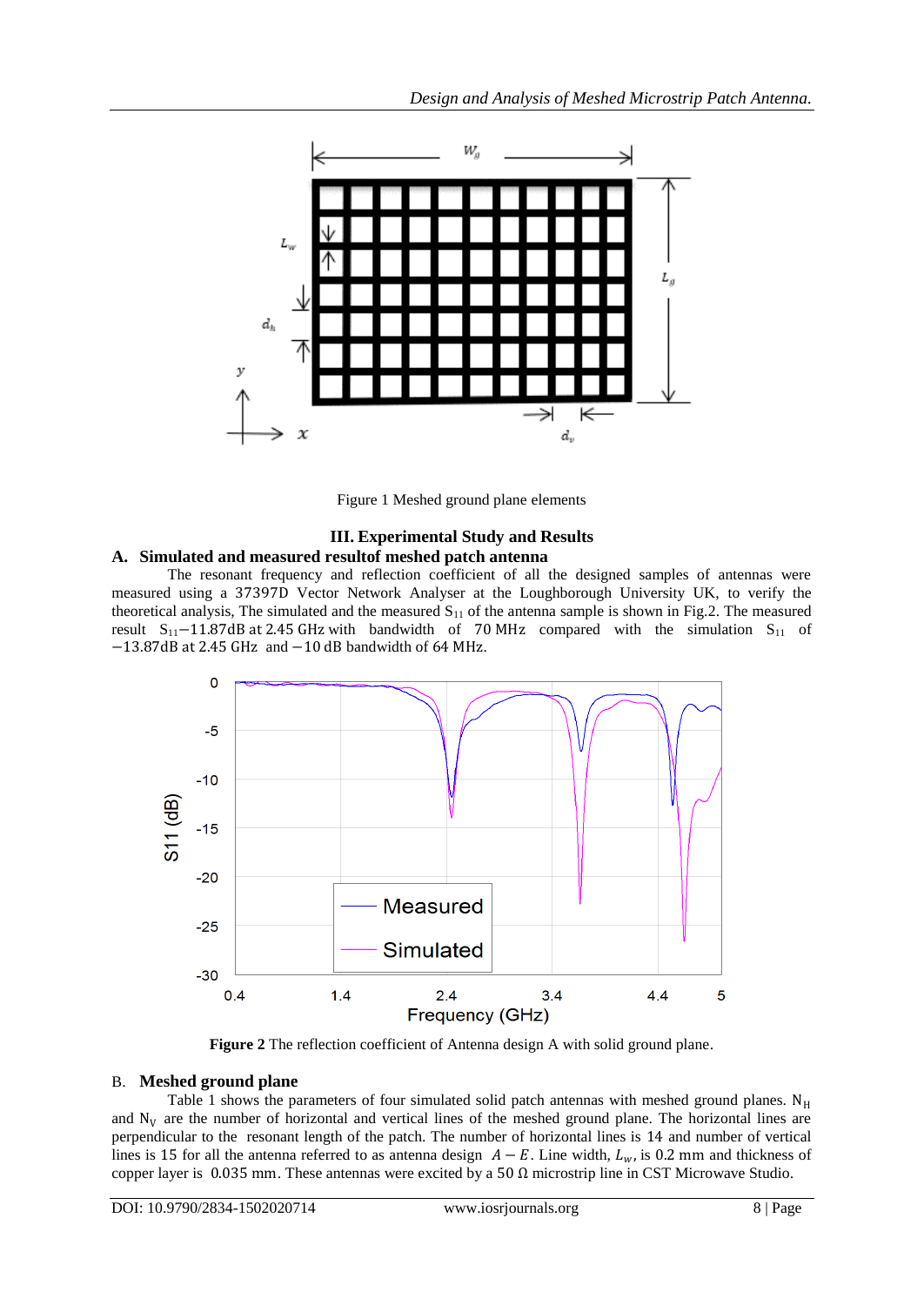| Antennas       | Simulated   | Simulated     | <b>Table 1</b> Simulated results of patch antenna with meshed ground plane [8]<br>$-10$ dB | Simulated   | Simulated | Simulated  |
|----------------|-------------|---------------|--------------------------------------------------------------------------------------------|-------------|-----------|------------|
| design         | $f_0$ (GHz) | $S_{11}$ (dB) | Bandwidth                                                                                  | Directivity | Gain      | Radiated   |
|                |             |               | (MHz)                                                                                      | (dBi)       | (dB)      | Efficiency |
|                |             |               |                                                                                            |             |           | (% )       |
| A.             | 2.44        | $-13.97$      | 60                                                                                         | 7.1         | 6.31      | 88         |
| <b>B.</b>      | 2.24        | $-16.05$      | 70                                                                                         | 5.66        | 5.25      | 93         |
| $L_w = 0.2$ mm |             |               |                                                                                            |             |           |            |
|                |             |               |                                                                                            |             |           |            |
| C.             | 2.28        | $-13.07$      | 70                                                                                         | 5.81        | 5.5       | 93         |
| $L_w = 0.4$ mm |             |               |                                                                                            |             |           |            |
|                |             |               |                                                                                            |             |           |            |
| D.             | 2.31        | $-32.9$       | 80                                                                                         | 6.08        | 5.74      | 92         |
| $L_w = 0.6$ mm |             |               |                                                                                            |             |           |            |
|                |             |               |                                                                                            |             |           |            |
| E.             | 2.37        | $-14.78$      | 90                                                                                         | 6.48        | 6.05      | 90         |
| $L_w = 0.8$ mm |             |               |                                                                                            |             |           |            |
|                |             |               |                                                                                            |             |           |            |

**Table 1** Simulated results of patch antenna with meshed ground plane [8]

In [4] the resonant frequency, gain and efficiency of the meshed patch antennas decrease when the transparency of the patch antenna is increased. The number of horizontal line and vertical lines were kept constant, changing the line width to examined the transparency The transparency of the meshed ground was computed using equation (1). From the study its was observed that  $L_w = 0.2$  mm the transparency is 91.5%,  $L_w = 0.4$  mm gives a transparency of 83.4%,  $L_w = 0.6$  mm the transparency is 75.8 % and  $L_w = 0.8$  mm the transparency is 68.4%. Meshed patch antenna design with thin lines produces more transparent antennas but with gain loss of the antenna.

$$
T_{\text{transparency}} = \frac{L.W - L_W.N_h.L - L_W.N_v.W + L_W^2.N_v.N_h}{L.W} (1)
$$

Increasing the linewidth from 0.2 mm to 0.8 mm increases the impedance bandwidth and shifts the resonant frequencies from 2.44 GHz to of 2.22 GHz as shown in Fig.3. The bandwidth of microstrip antennas is proportional to the thickness of the substrate. The FR4 substrates are very thin in terms of the wavelength (thickness  $\ll \lambda_0$  $\frac{1}{4}$  making the bandwidth narrow as shown in Table 1. The gain and the resonant frequency decrease with a decrease in the line width while the mesh spacing increases. Meshing of the ground causes gain loss of the antenna.



**Figure 3** Effect of the linewidth on the resonant frequency of rectangular meshed ground for patch antenna.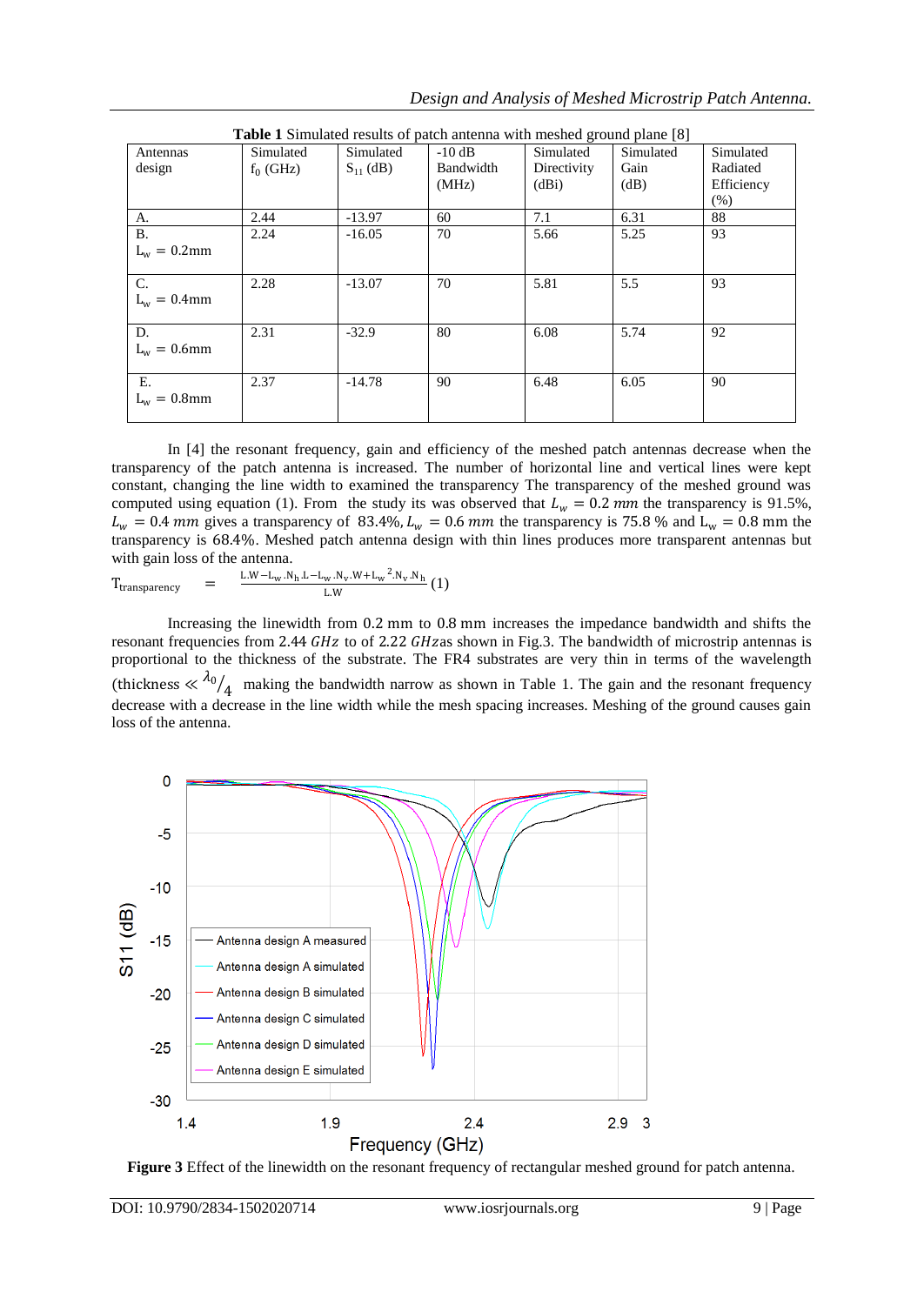#### **C. Microstrip Patch (Inset feed) at 2.45 GHz with differing ground plane**

A set of four rectangular patch antennas (see Fig.4 for the dimension of the patch) with meshed ground plane with line width 0.2 mm were printed on FR4 substrates backed with meshed copper grounds is shown in Table 2. The design of meshed patch antenna using three horizontal line were studied by [7]. Similar concepts were used to design the meshed ground plane of the microstrip antennas in this study where three horizontal lines one at the top, one at the bottom and the other at the feed point at the middle were used. This horizontal line at the feed allows current to flow to the vertical lines Antenna samples (antenna 5 and antenna 6) had a ground plane of 65 mm by 70 mm. The meshed ground of antenna 5 consist of number of vertical lines  $N_v = 25$  and number of horizontal lines  $N_h = 3$ . This antenna has a transparency of 91.5% and metal coverage of 8.5%. Antenna 6 has  $N_v = 36$  and  $N_h = 3$ , the transparency of 88% and metal coverage of 12%. Antenna 5 has a finer meshed ground plane giving a higher resonant frequency and better impedance bandwidth than antenna 6 because the meshed is coarse and closedly compact together[8]. The resonant frequency of antennas 5 and 6 are higher than conventional antenna 4 because the electrical lengths of antenna 5 and 6 are shorter as in Fig.5and Fig.6.

Antenna 7 and 8 are etched on a FR4 substrate of ground plane (70 mm by 70 mm) but of the same dimension of the patch as antenna 4 Antenna 7 has  $N_v = 15$  and  $N_h = 8$  transparency of 93.5% and metal coverage of 6.5% and Antenna 8 is built with a solid patch (see Table 2) [7-8] over a meshed ground plane and a dielectric constant of substrate between the patch and ground plane is 4.3 and thickness of 1.6 mm.The meshed ground plane consist of  $N_V = N_h = 15$  transparency of the antenna is 91.5% and metal coverage of 8.5%. The transparency of these antenna increased the antenna directivity and the resonant frequency reduces as reported [1]. Antenna 7 has higher centre frequency and better impedance bandwidth than antenna 8 because of the reduced number of parallel lines to the length of antenna ground plane.



**Figure4** Antenna design structure (a) Top patch (b) solid ground plane:Antenna 4 (c) Antenna 5, (d) Antenna 6, (e) Antenna 7 and (f) Antenna 8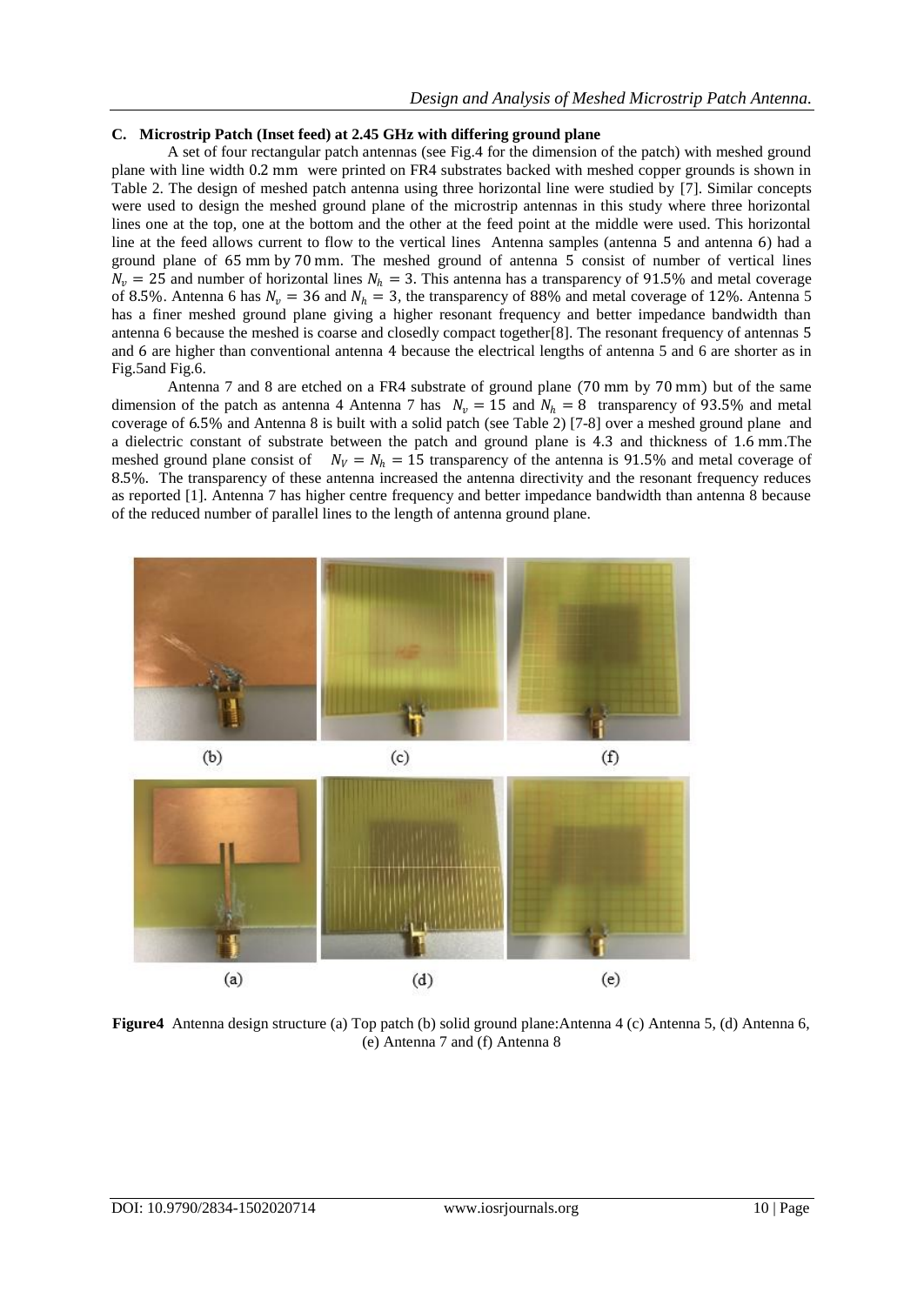| Antenna   | Simulated   | Measured    | Simulated     | Measured      | Simulated | Simulated          |
|-----------|-------------|-------------|---------------|---------------|-----------|--------------------|
| design    | $f_0$ (GHz) | $f_0$ (GHz) | $S_{11}$ (dB) | $S_{11}$ (dB) | gain      | Radiation          |
|           |             |             |               |               | (dB)      | Efficiency $(\% )$ |
| Antenna 4 | 2.46        | 2.45        | $-25.8.0$     | $-21.4dB$     | 7.1       | 91                 |
| Antenna 5 | 2.54        | 2.53        | $-22.2$       | $-37.8$       | 6.48      | 79                 |
| Antenna 6 | 2.52        | 2.50        | $-14.3$       | $-30.1$       | 6.52      | 84                 |
| Antenna 7 | 2.45        | 2.51        | $-29.6$       | $-22.8$       | 5.87      | 92                 |
| Antenna 8 | 2.3         | 2.25        | $-36.3$       | $-14.9$       | 5.67      | 92                 |

**Table 2** Simulated and measured result of representative examples for meshed ground plane

Figure 5 shows the  $S_{11}$  values for three antennas described in the previous paragraph. Antenna 4 has a good impedance match  $-25.7$  dB at 2.46 GHz  $-10$  dB bandwidth of 87MHz and measured values  $-21.5 dB$  at 2.43 GHz  $-10 dB$  bandwidth of 61MHz. The measured S<sub>11</sub> value of Antenna 5 is −37.9*dB* at 2.53 *GHz* and impedance bandwidth 153*MHz* while the simulated result is  $-17.5$  dB at 2.51 GHz  $-10$ dB bandwidth of 80MHz. The measured result shows that antenna 6 resonates  $-21.8$  dB at 2.53 GHz with an impedance bandwidth of 110 MHz while the simulated results are  $-24.2 dB$  at 2.50 GHz  $-10 dB$  bandwidth of 80MHz. Meshing the ground plane gives an enhanced bandwidth compared to a solid ground (2.5 %) to meshed ground (7.5%). The difference between simulation results and the measured results may be attributed to inductance offered by the coaxial probe. Another reason, may be as a result of no nexact values of the dielectric constant of FR4 substrate being available for the process of fabrications [8].



**Figure 5**  $S_{11}$  result for meshed ground plane and conventional patch antenna (antenna 4)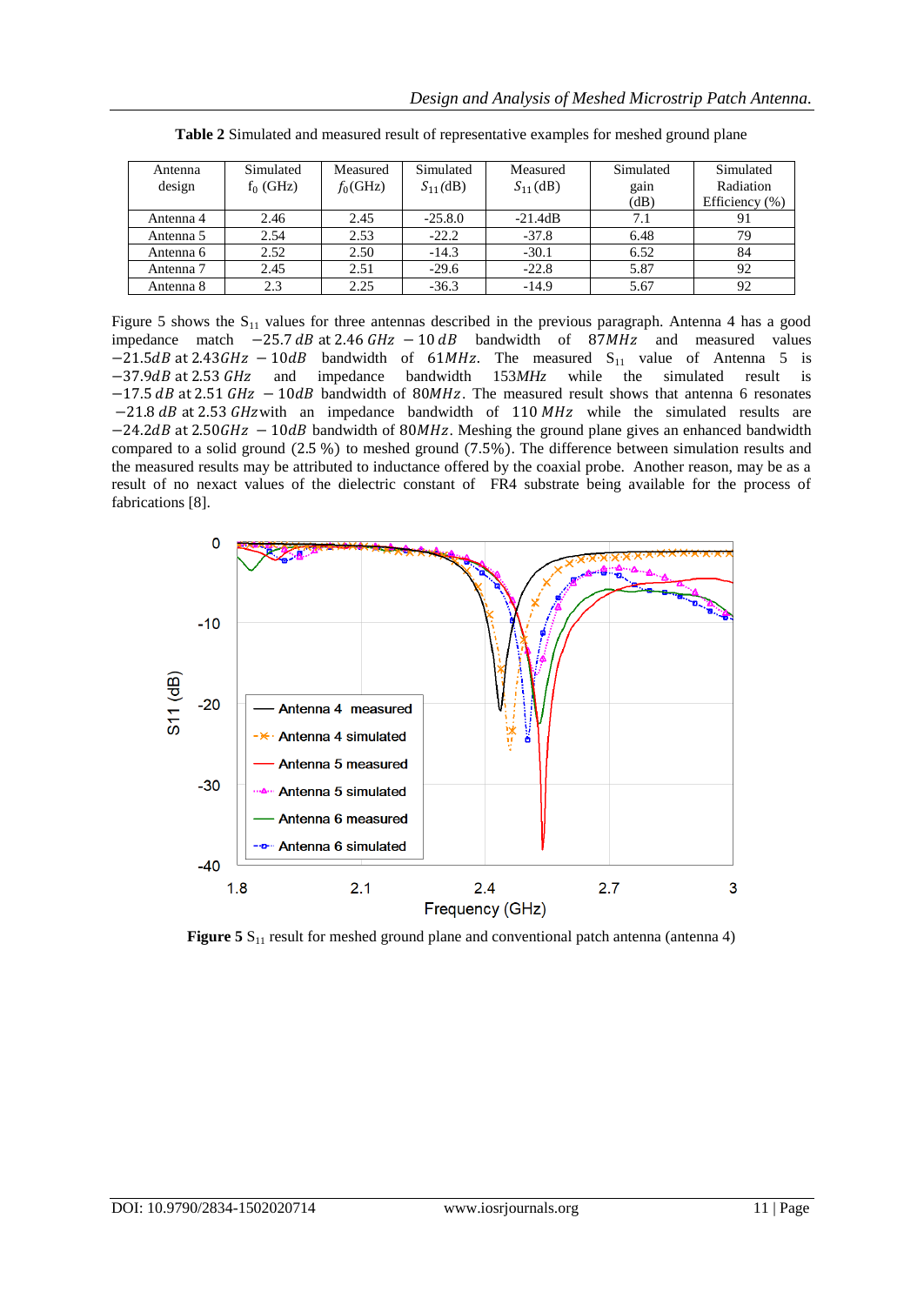

**Figure 6** S<sub>11</sub> Simulation results of horizontal lines( $N_H = 3$ ) and varying vertical lines ( $N_V$ ) of meshed ground plane

Two patterns in two plane *yz* and *xz* were defined in Balanis [5]. Simulated pattern of reference antenna A has a maximum gain of 7.1 dB. The E-plane and H-plane at boresight is the same. The front to back ratio of the solid patch  $FBR_{dB} = 15 dB$ . There are no side lobes but back lobes as a result of the finite ground plane. A larger ground plane or use of EBG materials will reduce the backlobe.Figure 7 show the radiation patterns in the E- and H-plane simulated at 2.45 GHz.Antenna 4 has maximum directivity at a peak value of 6.93 dBi whereas antenna 6 has directivity of 6.52 dBi. Both antennas have very similar patterns.Antenna 4 is an inset fed solid patch with a solid ground plane. The other antenna samples 5,6,7 and 8 are solid patch with meshed ground ground on FR4 substrate.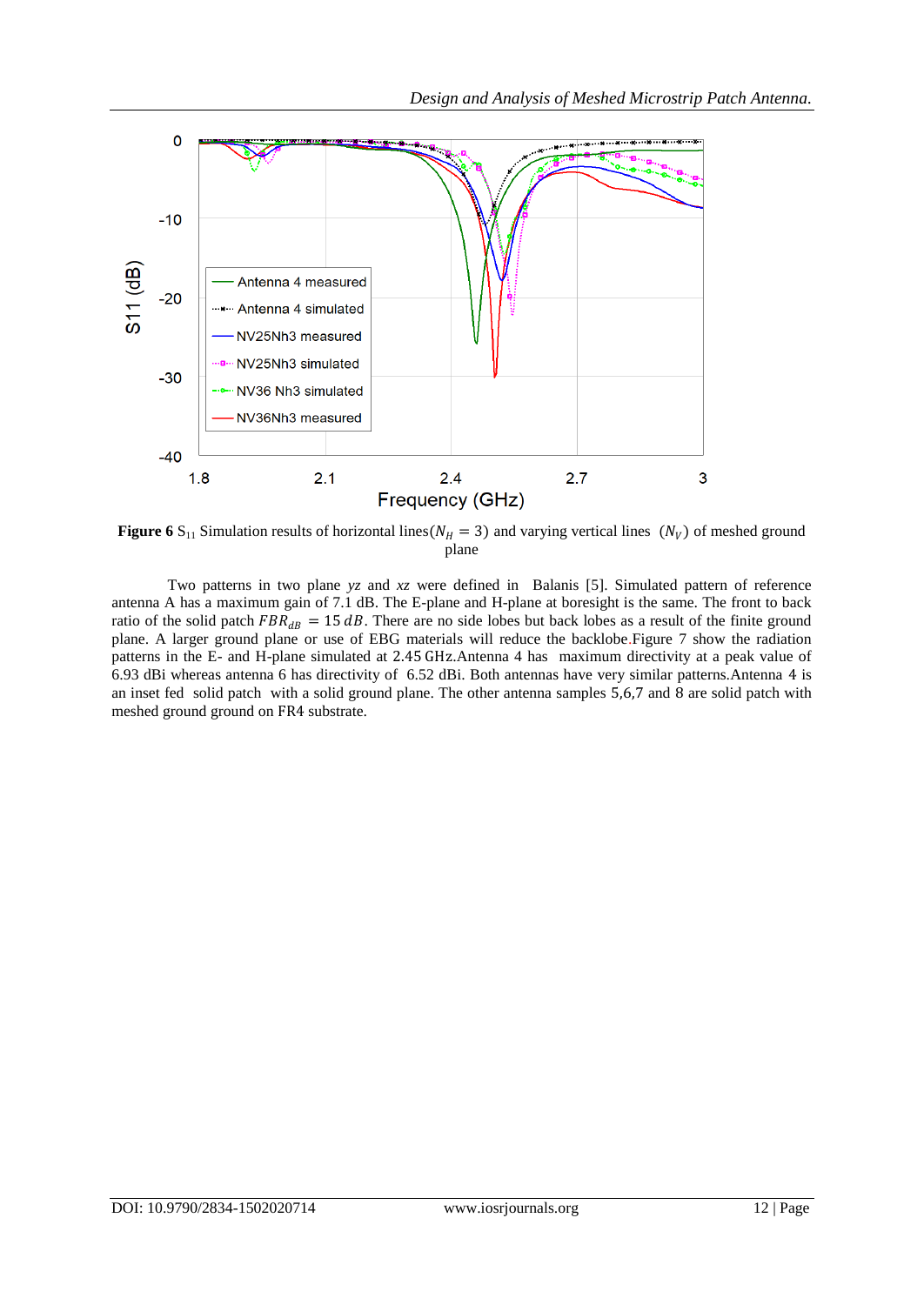

Figure 7Simulated radiation patterns for the Gain of antenna design 4, 5, 6, 7 and 8